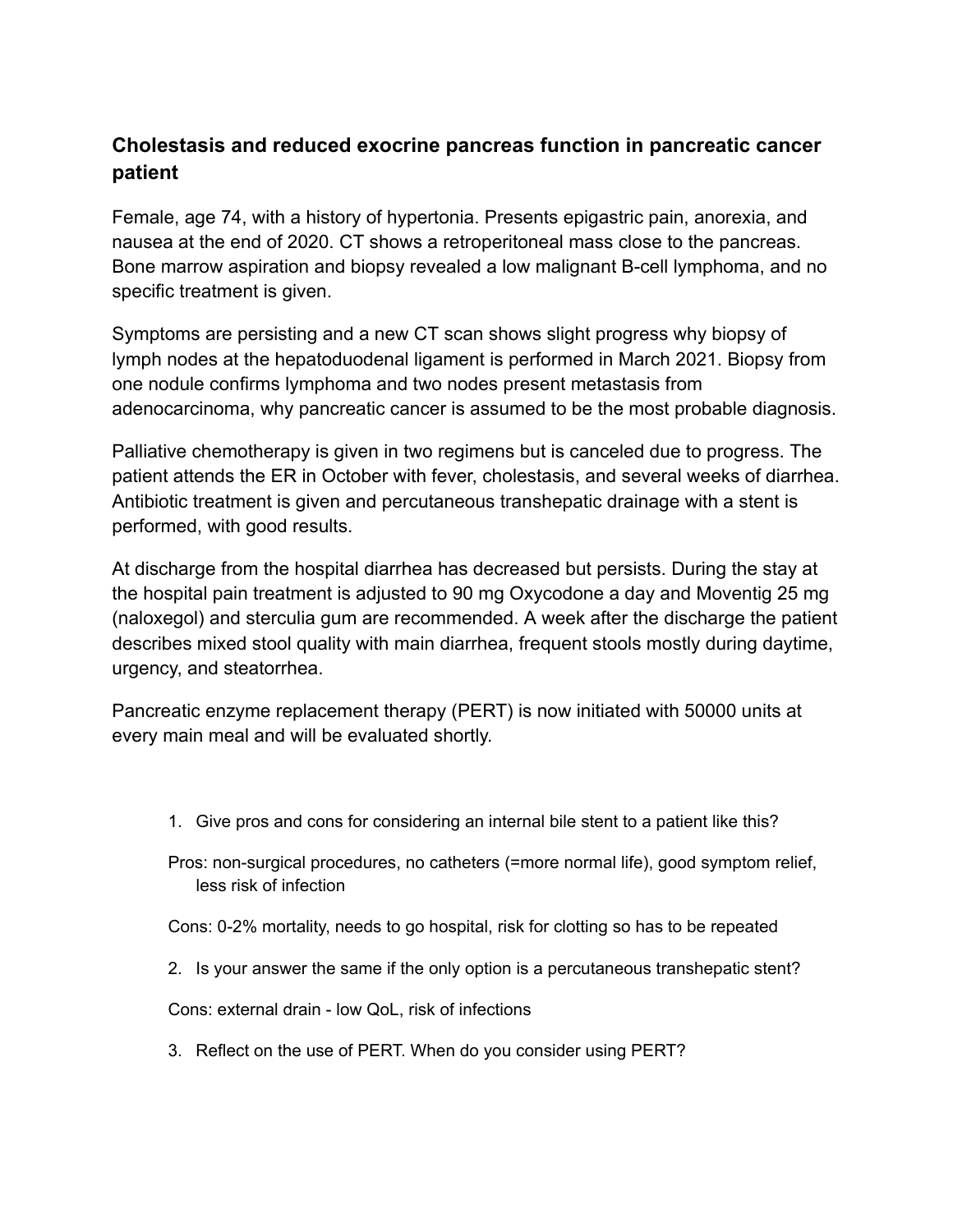=Creon. In a patient with steatorrea and suspicion of pancreatic dysfunction. Simple medication, no side effects

Supposed to reduve diarrhea and flatus

4. Is pancreatic exocrine insufficiency common in pancreatic cancer patients?

Yes - maybe under estimated

## **Inoperable ileus**

Woman 52 years old Lives alone in an apartment. 2 children in their 20`s. Cancer in coecum with perforation -- 2017 Peritoneal carcinomatosis- HIPEC 2019- Surgical complication with injury of the bladder - resulting in bilateral nephrostomy and Hartmann's procedure. Gastroscopy Nov - 20 shows an ulcer. Biopsy - adenocarcinoma Ileus again in May, laparotomy showed total adherence of the bowel. Got a new loop ostomy.

Later same month: No feces production from the ostomy.

CT scan again shows ileus of the small intestine.

Lots of nausea and abdominal pain - got a NG tube and opioids both sc and transdermal. Tried several Small Bowel Follow-through with gastrografin without effect. Pain in the epigastrium. Treated with Somac 40-80 mg /day and Gaviscon. Pain treatment: Fentanyl transdermal, morphine and oxycodone iv, sc Catapresan (clonidine), and EDA

Comprehensive cancer in the abdomen and prior massive surgery makes further surgery, not an option.

Sc "Ileus pump" is started with haloperidol, ketamine, midazolam, and morphine. Another pump with scopolamine.

Ondansetron and diazepam as needed

A week later a lot of bile-colored fluid comes from the ostomy and the state of ileus is cured.

Later the same day scopolamine, Catapresan (clonidine), and EDA is deprescribed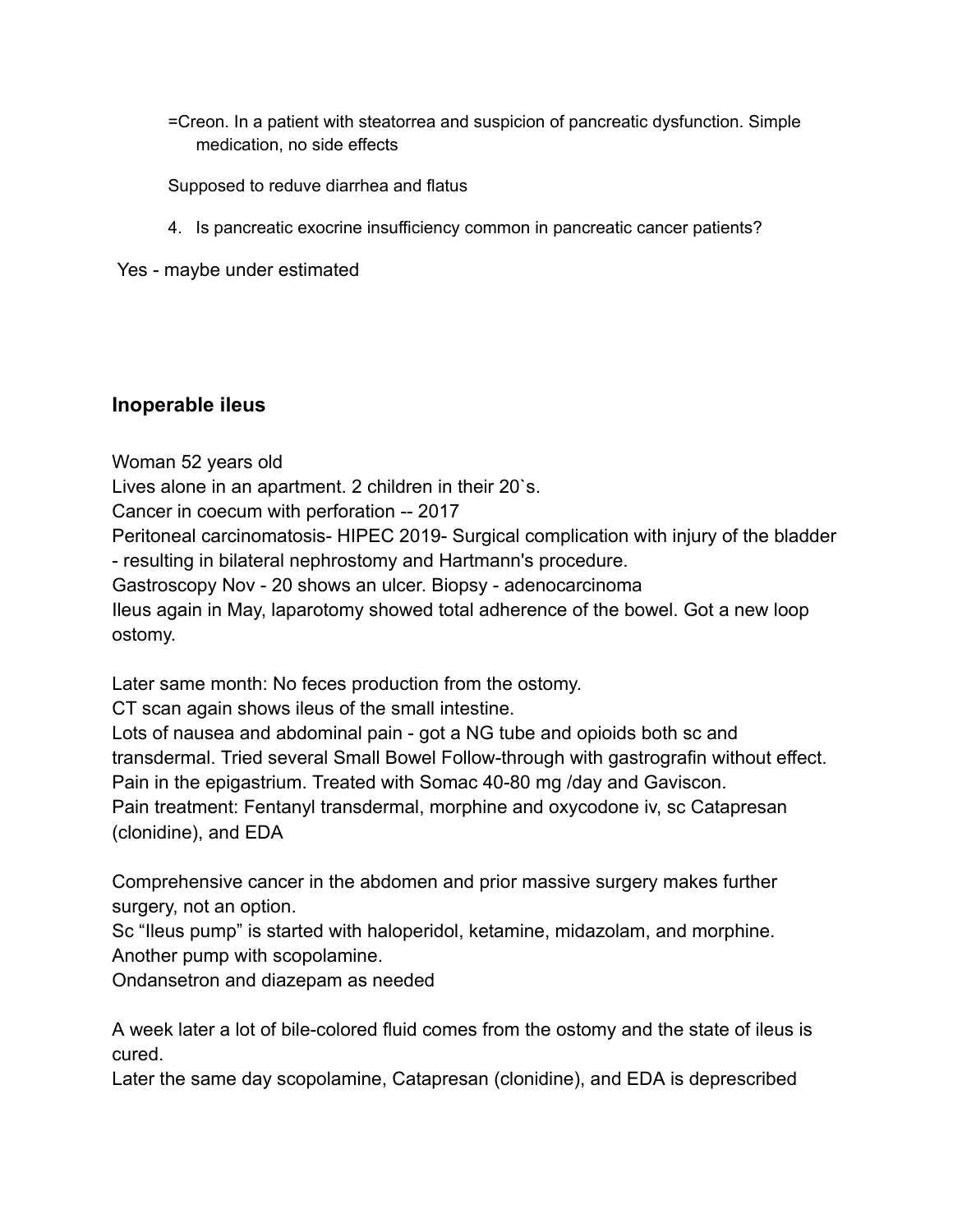1. What is your approach to a patient presenting with an inoperable ileus?

Recommend NG tube. Consider expected life span - reasonable to proceed to surgery PEG? Steroids (Solumedrol 40-80 mg) - 3 day trial. Okreotide 300microgrammes /24h in a pump + Buscopan

- 2. What diagnostics are in place
	- Depends on where the patient is! Will the diagnostics lead to any change?
	- Sometimes it is important to do a CT scan, for instance to see whether obstipation or ileus

, first-line treatment? How do you proceed?

3. What do you typically put in your "ileus pump?" Norway: Morphine, Butyl-scopolamine, Haldol

## **Fluids and nutrition for a patient with ovarian cancer and ileus**

The patient is a woman in her sixties with metastatic ovary cancer. She lives alone in an immaculately clean apartment – she cares about appearances. Her husband is elderly and lives in a residential home, where she visits every day. They have no children.

At first contact with the team, she is hospitalized after yet another bout of partial bowel obstruction. Her pain is controlled, she drinks fluids and gets artificial nutrition every other day. She has a colostomy after her initial surgery, and she is very thin. Whenever she tries eating anything she has colicky pains.

The next time we see her, on an acute call, she is at home. The night has been awful with pains and vomiting. Her belly is bloated, and her bowel sounds sharp. All medication was changed to the intravenous route, and she was given Octreotide. Parenteral nutrition was switched for glucose, and we planned for a new visit the next day. Then she was better, and her bowel sounds normal. There was fluid in the colostomy bag. We gave her Ringer-Acetate in the daytime and glucose at night and restarted Primperan.

Things remained calm for a few weeks. She went back to parenteral nutrition every other day and no Octreotide. She drank bouillon and visited her husband daily.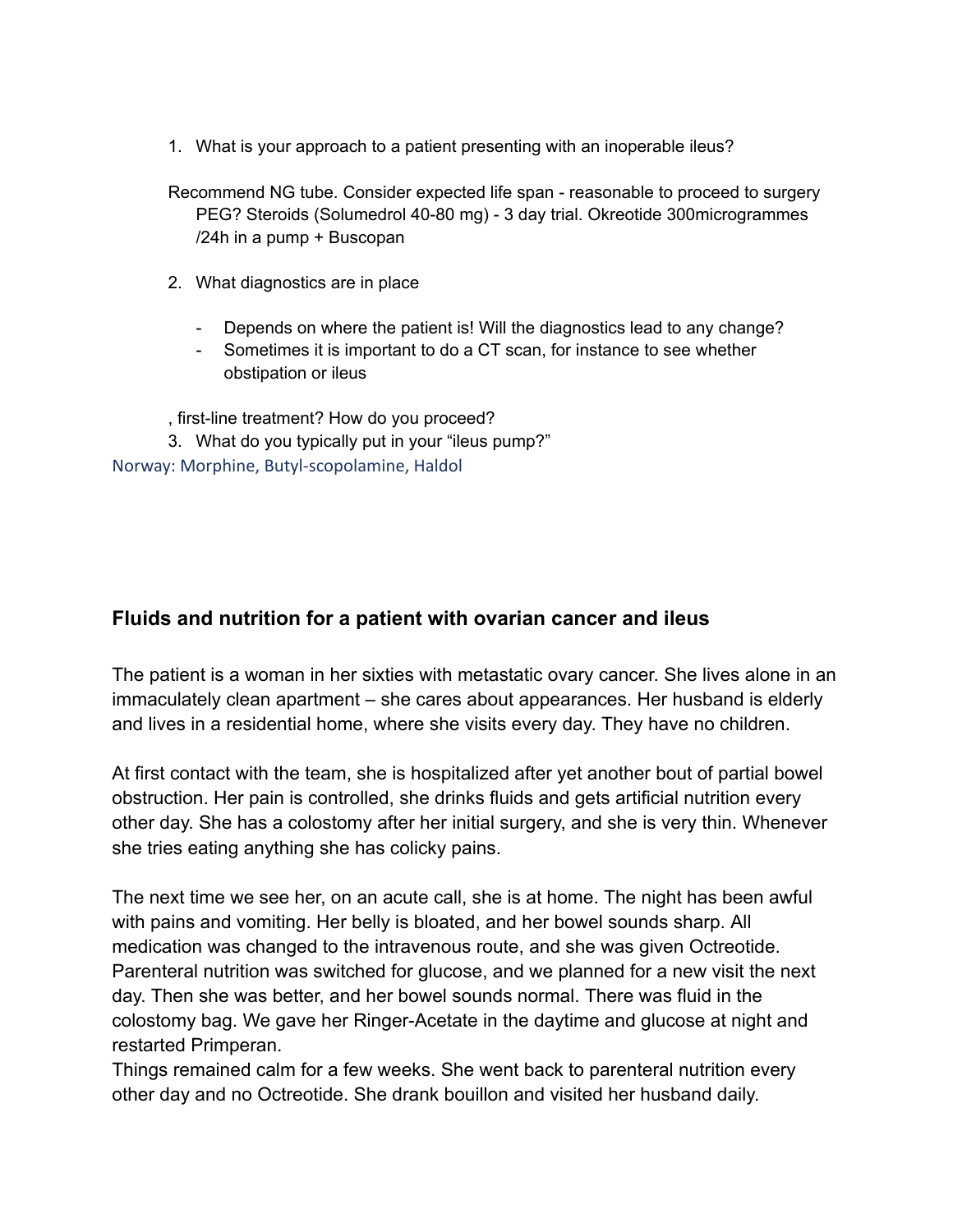Then her pain and vomiting returned. We stopped Primperan and added Octreotide and Buscopan. She was cautioned against taking too much orally. She wanted Ringer-Acetate instead of drinking as was given. A new plateau was reached. Sometimes she vomited but overall Haloperidol gave good symptom control. Her brother was planning a visit from overseas. She was panicky – "I must be well for the visit". They did not know, and she wanted me to warn them of her state. She died the day after they had left.

- 1. Discuss the role of iv fluids in a palliative cancer patient with an inoperable ileus
- If ileus comes early in the trajectory, IV fluid and/or IV nutrition makes sense. Difficult to know when to stop however! Good policy to mention early that we will reduce/discontinue at a certain point
- 2. Discuss the role of iv nutrition in a palliative cancer patient with an inoperable ileus

If ileus comes early in the trajectory, IV fluid and/or IV nutrition makes sense. Difficult to know when to stop however! Good policy to mention early that we will reduce/discontinue at a certain point

- 3. What do you recommend as treatment against colicky pain in inoperable ileus?
- 4. What do you recommend as treatment against nausea in inoperable ileus?
- 5. What do you recommend as medication to reduce vomiting in inoperable ileus?
	- a. (When do you use butylscopolamine, other anticholinergic drugs, and octreotide?)
- 6. Do you have literature or maybe guidelines to support your recommendations under questions 1-5?

## **Cardia cancer and hematemesis**

Man 63 years old, mainly in good health.

Diagnosed with cardia cancer in august 2019. Considered inoperable. Given palliative chemotherapy and radiotherapy due to dysphagia.

In July admitted to the surgical department with melena and hematemesis. CT showed significant progression of tumor and metastases. Ended oncological treatment, received PICC line (central IV catheter) and esophageal stent.

Admitted to hospice for symptom relief and care. Symptoms are nausea, vomiting, and poor appetite. ECOG 2.